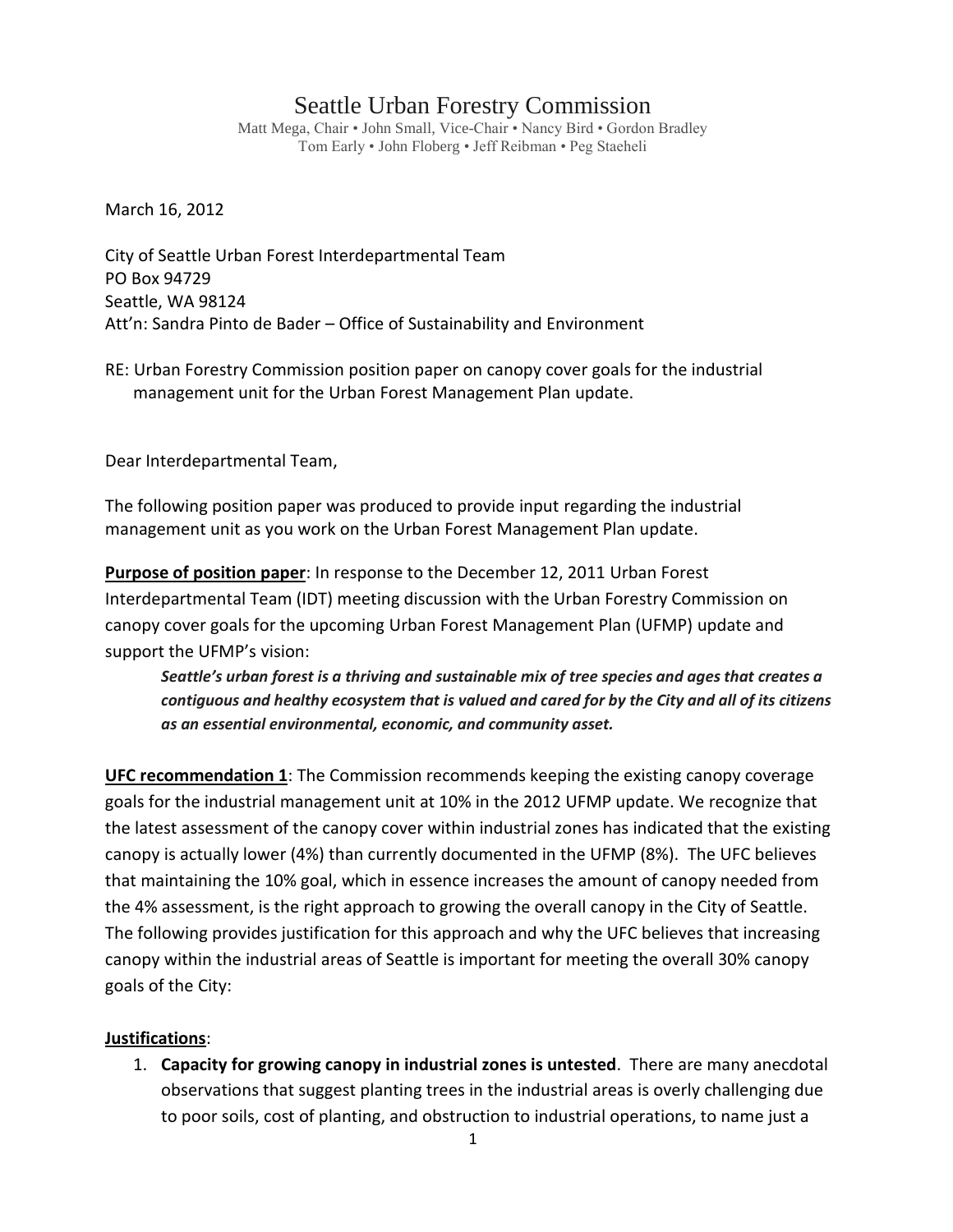few. However, these assumptions that limit new tree plantings may not be true or other opportunities for plantings may exist given further analysis. Still other observations suggest that many businesses are planting trees to provide relief from an overly barren landscape. Because the industrial zone is the least canopied of all zones within the city, this zone may provide a significant opportunity for canopy coverage. All of these assumptions should be tested for further understanding across the variety of industrial areas within the City. More analysis is needed to verify challenges and determine opportunities before decisions are made about reducing the existing canopy goal.

- **2. Return on tree and vegetation value in industrial lands is likely the highest of any management unit.** With the least canopy cover and highest level of pollutants, the industrial zone will realize the greatest benefits from trees and vegetation of any zone. This is in part because some species of trees can provide phytoremediation, or the absorption of dangerous chemicals and other pollutants that have entered the soil. Industrial zones in Seattle provide the highest percentage of impervious surfaces proximate to waterfronts, where water quality is already of concern. Trees provide multiple ecosystem service benefits including clean air, improved water quality, and soil remediation, as well as social benefits including increased worker productivity and health through enhanced feelings of well-being and a stronger connection to nature.
- 3. **Significant opportunity to improve habitat corridors**. Seattle's industrial zone is not only the least canopied management unit, it is also a conspicuously tree-deprived area that inhibits wildlife and ecosystem process exchange between Seattle's more forested zones in West Seattle and Beacon Hill. Hydrological and biological connectivity promoted by a connected canopy is fragmented because of the barren industrial zone that separates zone exchange in south Seattle.
- 4. **Need for a quality environment for industrial employment base**. A high percentage of Seattle's workforce is located in industrial zones. Employees working in industrial areas deserve tree lined streets, vegetated pathways, and green infrastructure similar to other employment centers of the City. Currently, much of this employment base does not have these features.
- 5. **Opportunities for filling street tree gaps**. It is the position of the Commission that significant tree planting opportunities may exist and can be quantified for the industrial management unit with basic GIS analysis. This analysis is currently being planned and pertains to right-of-way corridors, sightlines, and driveways in particular.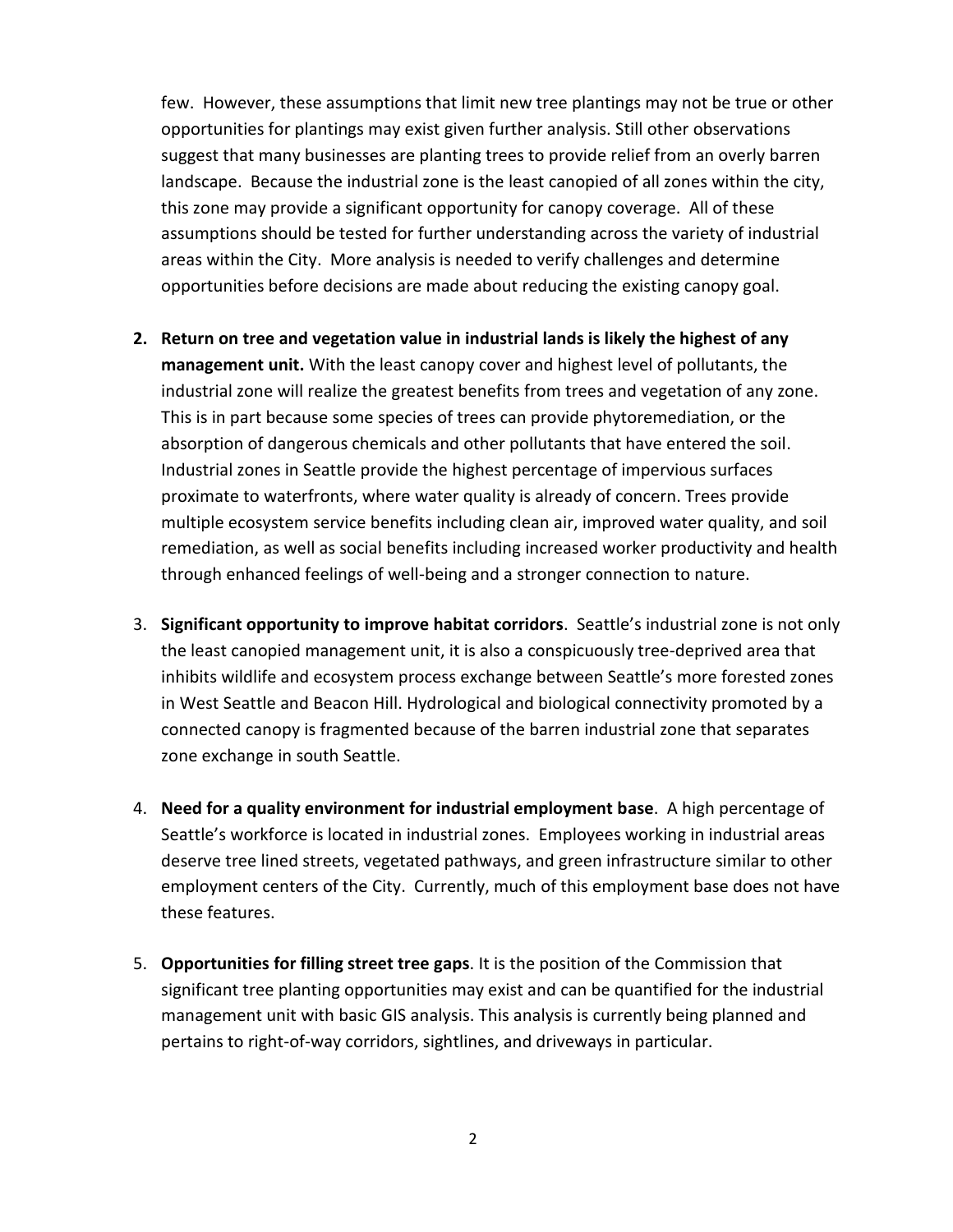- 6. **Shifting standards.** Stormwater regulations in industrial areas may require updates per Washington State Department of Ecology, requiring property owners to improve stormwater treatment on site. Trees provide stormwater management services, along with numerous other benefits. In fact, the 2007 UFMP calculates the existing tree infrastructure in Seattle provides \$20.6M in stormwater services.
- 7. **Increasing precedents**. Industrial operators and other uses within industrial zones are beginning to see the value of trees and vegetation in these areas. The following are just a few examples where change is happening:
	- The Port of Seattle in its Green Ports Initiative aims to lower emissions from all types of maritime operations and has made significant investments in several environmental programs, including green buildings and landscape standards.
	- In tandem with the U.S. Environmental Protection Agency, the City of Seattle, and property owners, the Duwamish River Cleanup Coalition (DRCC) has been working since 2001 to secure a thorough cleanup of south Seattle, Washington's Lower Duwamish River for the Duwamish River Superfund Site. The DRCC works to restore environmental health and habitat restoration and has made significant strides in renewing vegetation along the waterfront.
	- The Port of Tacoma has implemented industrial rain garden projects, where trees and vegetation are serving to filter stormwater runoff pollutants.
	- Small private property owners and businesses have recently planted trees on their sites where eating establishments and smaller local stores are located.
	- The East Marginal Way street tree project.

These could be indicators that a more aggressive strategy for planting trees in industrial zones would be welcomed by some.

**UFC recommendation 2**: The Commission recommends establishing a revised and more aggressive strategy in the 2012 UFMP Update in the Action Agenda for industrial zones that reflects the opportunities for growing the canopy in the industrial management unit to ensure the 10% goal can be reached over time. This should be based on the following:

- 1. Conduct a specific study with a willing property owner or within the public right of way that is representative of industrial zones to determine challenges and opportunities.
- 2. Prepare environmental analysis to identify areas where trees can be planted.
- 3. Outreach to private property owners and major public industrial operators (Port of Seattle, King County, etc.).
- 4. Conduct a cost analysis of industrial tree zone plantings relative to other zones, or within different types of industrial areas.